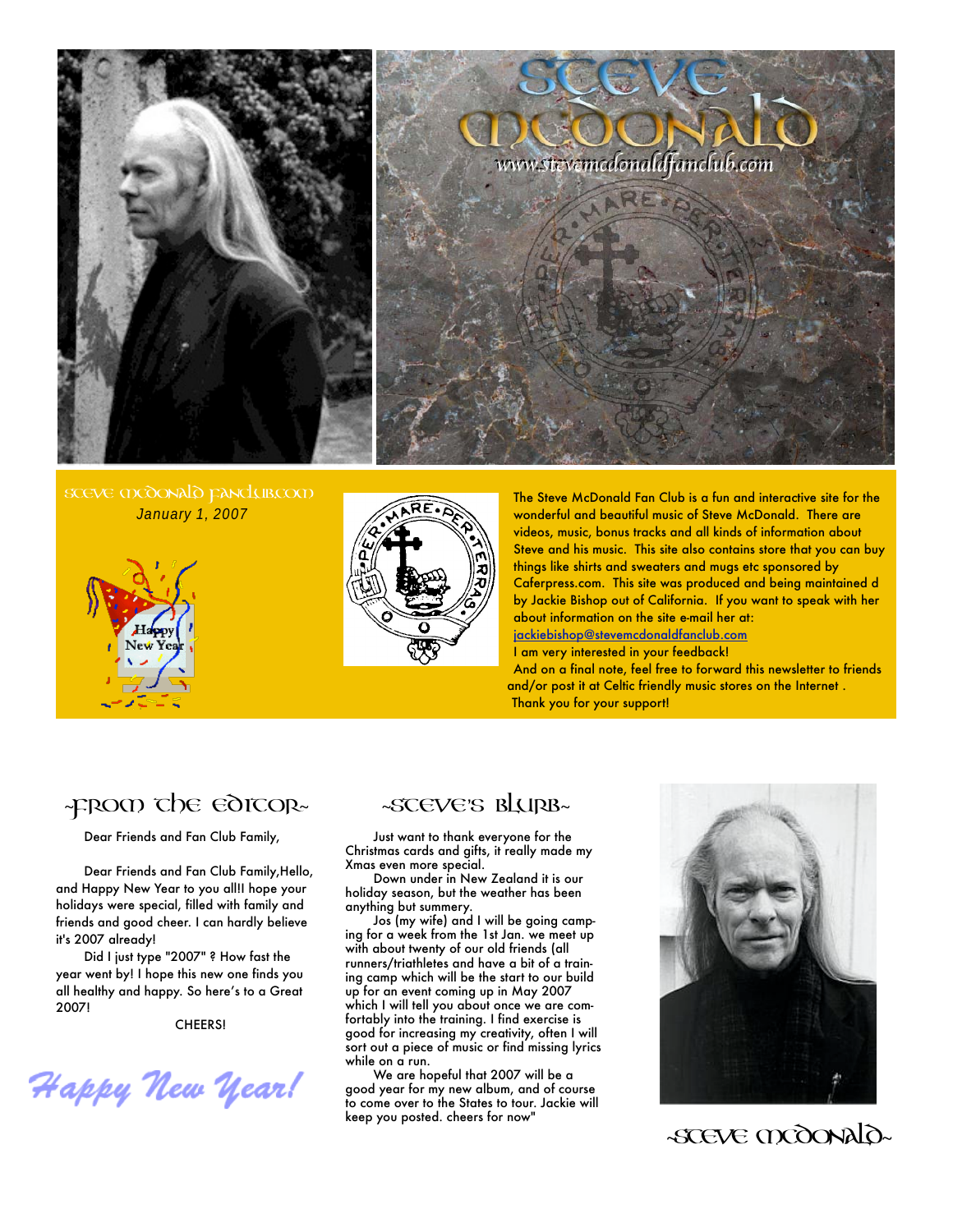

#### What's New:

Christmas 2006 and 2007 New Years' Pages!

Steve sent the fan club a Christmas card and a new picture! And Matt Tanner made a video from the fan club, which was one of Steve's Christmas presents. And our New Year's 2007 page has a video made by Anne Outterson, as well!

Check them out at www.stevemcdonaldfanclub.com



#### NEWS FROM ETHEREAN

"Our new site will be up soon and we're excited about our new look, features and products. Meanwhile, we're available by email and phone to answer any questions and to place your holiday orders.

Please contact us toll free at: 1-888-384-3732 or email us at [contactus@ethereanmusic.com](mailto:contactus@ethereanmusic.com) with your phone number, and we will call you.

#### Many blessings from the Etherean family.

Please remember that Steve enjoys hearing from all of you, so be sure to send him an e-mail at [stevemcdonald@ethereanmusic.com](mailto:stevemcdonald@ethereanmusic.com) He has asked me to "Please assure people that I do read their letters and appreciate them very much." If anyone has time and would like to put in their two cents worth with suggestions for anything you would like to see in the club store or have added to the webpage, please email me at [jackie@stevemcdonaldfanclub.com](mailto:jackie@stevemcdonaldfanclub.com). I am very interested in your feedback!

# **WINNERS**

## This Month's On the Road Winner:

#### Diane Loomis!

You are this month's winner of the Steve McDonald Fan Club mug! Please send me your address at [jackie@stevemcdonaldfanclub.com.](mailto:jackie@stevemcdonaldfanclub.com) So I can send it on it's way to you! Those of you who didn't win Please try again! On the other hand, if you haven't entered, why not? Hurry on over to the website at [www.stevemcdonaldfanclub.com](http://www.stevemcdonaldfanclub.com) and get your name into the Sweepstakes drawing! Remember, there are more chances for those of you who haven't won yet! Best of luck to you all

### Last Month's On the Road Winner ATTENTION:

Calling Shannon Moody!

You were the winner of Steve's autographed CD last month! But you never contacted me, so I'm sending you another chance! Thank you so much for playing Steve's music at the Café where you work! I am sure the customers love it! And thanks for helping to spread the sound of his music to family and friends!

### This Month's

### Sweepstakes Winner:

January's winner of an official Steve McDonald Fan Club Mug is Ginger Pritchertt of Gladstone, Oregon. Congratulations, Ginger! Please get in touch with me at

[jackie@stevemcdonaldfanclub.com](mailto:jackie@stevemcdonaldfanclub.com) so I can verify your address before I mail it out.

Those of you who haven't entered the contest yet should click on over to [www.stevemcdonaldfanclub.com](http://www.stevemcdonaldfanclub.com) and get your name in the drawing. You have another chance to win a mug at the end of this month.

And to those of you who didn't win, Please try again! Hurry on over to the website at

<u>evemcdonaldfanclub.com</u> and get your name into the Sweepstakes drawing! Remember, there are more chances for those of you who haven't won yet! Best of luck to you all!

Jackie